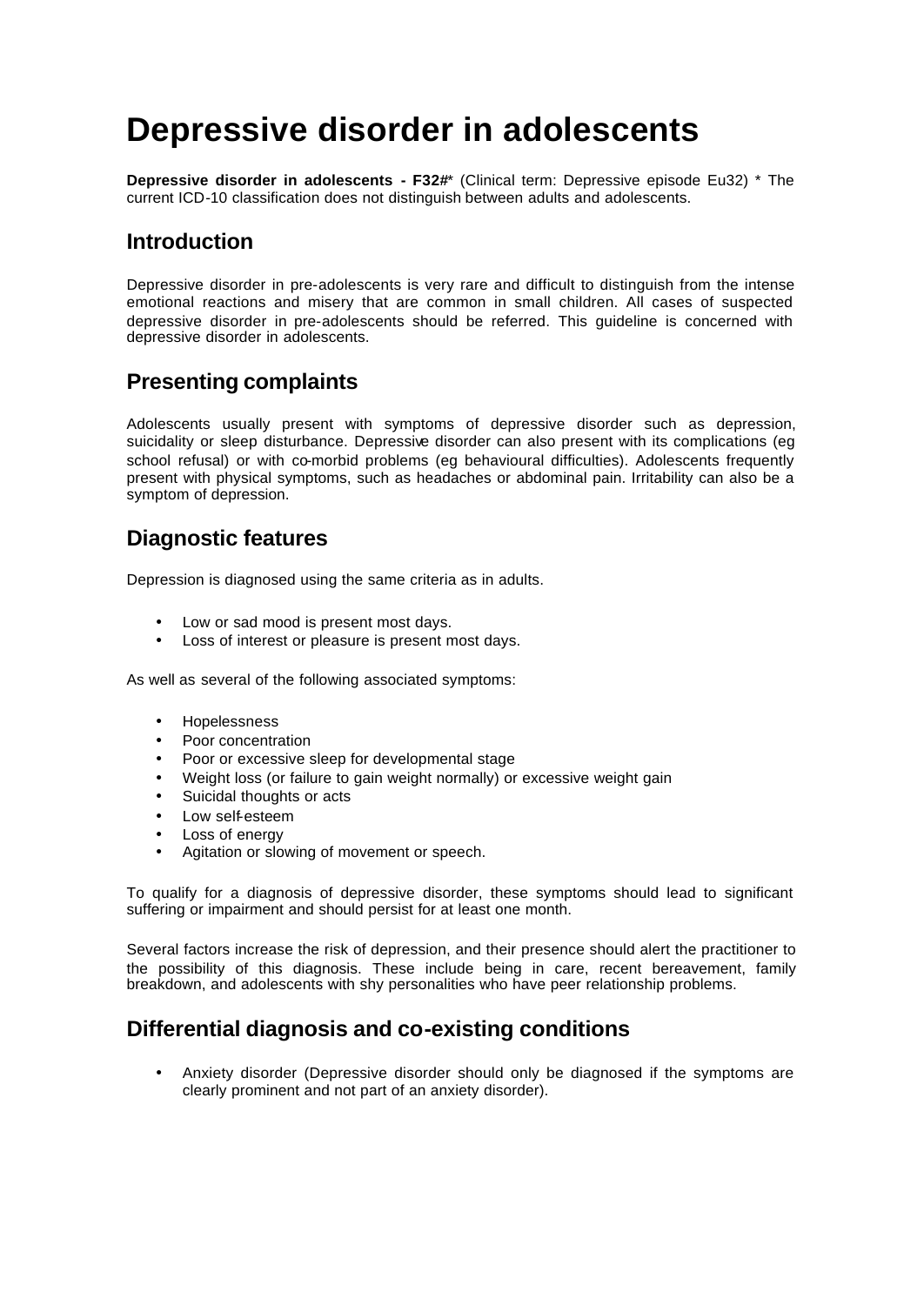- Normal adolescent emotionality (Depressive disorder should only be diagnosed if there is social impairment, or there are serious symptoms such as a suicidal attempt).
- Conduct disorder F91# (depressive disorder should only be diagnosed if the symptoms are clearly prominent and not part of the behavioural disorder).
- Drug use F11# (diagnose depression as secondary if it occurs only in conjunction with heavy substance abuse [eg misuse of marijuana]).
- Bipolar disorder F31 (adult) (in referred samples about 1 in 20 adolescents with severe depression go on to develop bipolar disorder; the risk is higher if there are features of psychotic depression and a family history of bipolar disorder).

Some medications used by adolescents, eg preparations for acne, oral contraceptives and corticosteroids, can be associated with depression.

A wide range of problems can occur in conjunction with depression, which makes the diagnosis more difficult. Symptoms of general or separation anxiety (fear of being away from a major attachment figure) are frequently present. Other co-morbidities include behavioural problems, substance misuse, school attendance problems and family difficulties.

# **Essential information for patient and family**

- The adolescent is not making the symptoms up. What look like laziness or crossness can be symptoms of depression.
- Depression can affect relationships within the family and the ability to do school work or to go to school.
- Effective treatments are available for depression, and there is a good chance of recovery.

## **General management and advice to patient and family**

(ref 261)

- Identify current life problems or stresses and try to reduce them.
- Try to keep the adolescent active by planning enjoyable activities with them.
- If the depression is not severe, encourage the adolescent to go to school.
- Encourage the adolescent to take exercise, to get to bed early and to eat a balanced diet.
- If the adolescent has made a suicidal attempt, the parent should be encouraged to secure medication and sharp objects. Offer the patient and family an emergency telephone number (see Deliberate self-harm).
- Involve both patient and family in discussing the advantages and disadvantages of psychological and physical treatments. Many adolescents and families are worried about taking antidepressant medication, so respect this decision and continue to monitor.
- Individual psychological treatments, such as cognitive behavioural therapy and interpersonal therapy, are the treatment of first choice, if available.
- Family therapy has not been found to be effective, but might be indicated if family problems are obviously contributing to the adolescent's depression.
- Response to the initial treatment usually occurs within eight weeks. If it has not, consider a second line of treatment.

#### **References**

**261** NICE will publish a guideline on the management of depression in children and adolescents in March 2005.